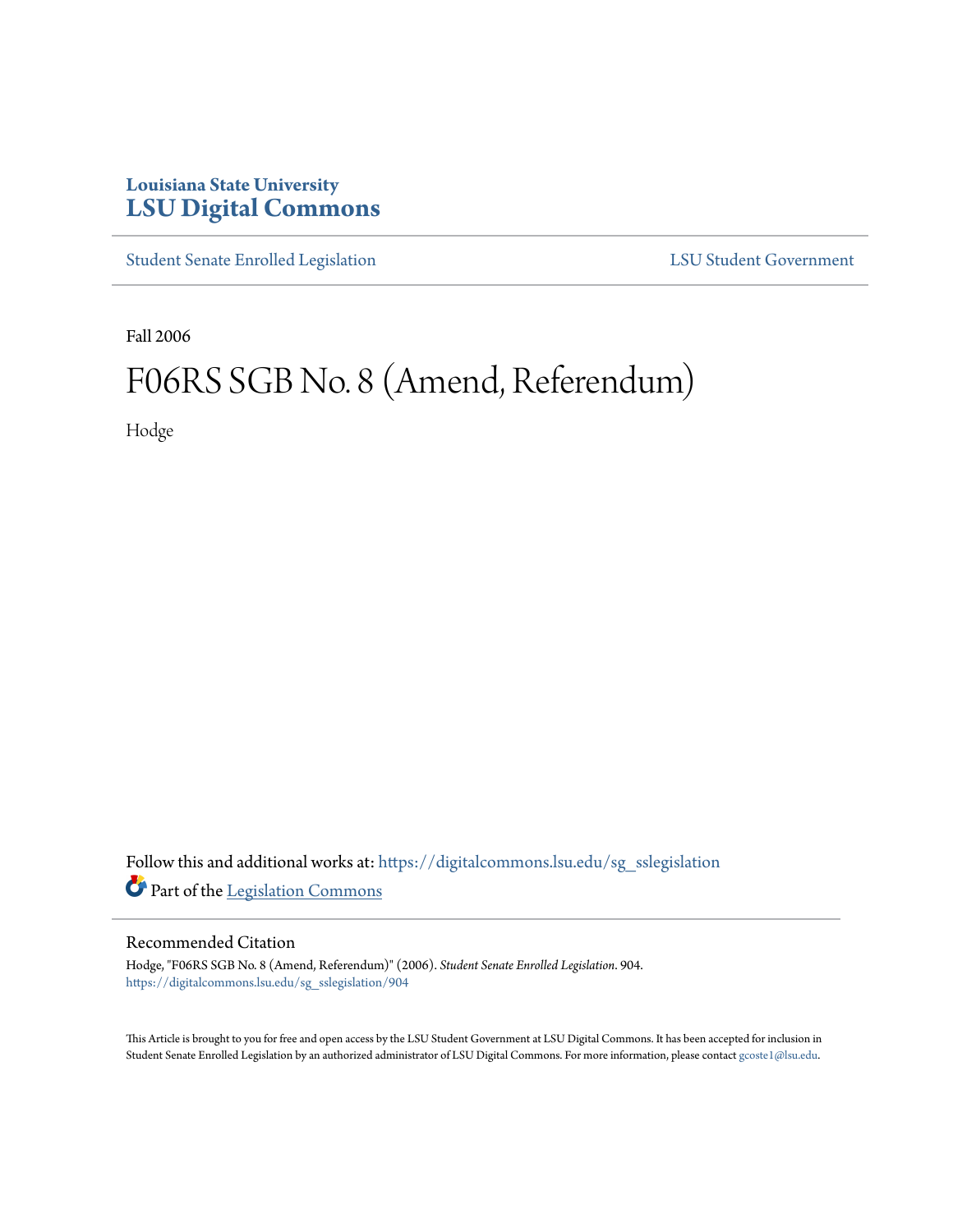|                    | STUDENT GOVERNMENT<br>ENROLLED+                                                                                                                                                                            |
|--------------------|------------------------------------------------------------------------------------------------------------------------------------------------------------------------------------------------------------|
|                    | LOUISIANA STATE UNIVERSITY                                                                                                                                                                                 |
|                    | <b>STUDENT SENATE</b>                                                                                                                                                                                      |
| Fo <sub>6</sub> RS |                                                                                                                                                                                                            |
|                    | SGB No. 8                                                                                                                                                                                                  |
|                    | <b>BY: SENATOR HODGE</b>                                                                                                                                                                                   |
|                    | <b>A BILL</b>                                                                                                                                                                                              |
|                    | TO AMEND ARTICLE IV, SECTIONS 1, 3, 5 & 6 OF THE STUDENT GOVERNMENT                                                                                                                                        |
|                    | <b>CONSTITUTION</b>                                                                                                                                                                                        |
|                    |                                                                                                                                                                                                            |
|                    | <b>BE IT ENACTED BY THE STUDENT SENATE OF LOUISIANA STATE</b>                                                                                                                                              |
|                    | UNIVERSITY AND AGRICULTURAL AND MECHANICAL COLLEGE, TWO-                                                                                                                                                   |
|                    | THIRDS OF THE MEMBERS OF SAID BODY CONCURRING THAT THERE                                                                                                                                                   |
|                    | <b>SHOULD BE SUBMITTED TO THE STUDENTS OF THIS UNIVERSITY FOR</b>                                                                                                                                          |
|                    | THEIR CONSIDERATION A REFERENDUM TO AMEND THE STUDENT                                                                                                                                                      |
|                    | <b>GOVERNMENT CONSTITUTION AS FOLLOWS</b>                                                                                                                                                                  |
|                    |                                                                                                                                                                                                            |
|                    |                                                                                                                                                                                                            |
|                    | <b>ARTICLE IV: JUDICIAL BRANCH</b><br><b>PARAGRAPH 1:</b>                                                                                                                                                  |
|                    |                                                                                                                                                                                                            |
|                    | <b>SECTION 1.</b> The judicial power of the Student Government shall be vested in the University Court. and                                                                                                |
|                    | the University Trial Court.                                                                                                                                                                                |
|                    |                                                                                                                                                                                                            |
|                    | <b>SECTION 3.</b> The University Trial Court shall be composed of one (1) Trial Judge.                                                                                                                     |
|                    |                                                                                                                                                                                                            |
| $+$                | The Trial Judge, who may be an LSU Law School student, shall be appointed by the President,                                                                                                                |
|                    | subject to the approval of two thirds $(2/3)$ of the Student Senate present and voting.                                                                                                                    |
|                    |                                                                                                                                                                                                            |
| $2-$               | The Trial Judge shall conduct the University Trial Court in accordance with the Rules of Court<br>and shall issue judgments in all cases in which the Trial Court has jurisdiction.                        |
|                    |                                                                                                                                                                                                            |
|                    | <b>SECTION 5.</b> The University Court and the University Trial Court shall share HAVE the following                                                                                                       |
| powers.            |                                                                                                                                                                                                            |
|                    |                                                                                                                                                                                                            |
| 1.                 | To hear all cases and controversies arising under the Student Government Constitution, Bylaws,                                                                                                             |
|                    | and Rules of Order, and to issue judgments upon such cases and controversies. The Court shall                                                                                                              |
|                    | have complete and exclusive authority to interpret and to give meaning to any Constitutional                                                                                                               |
|                    | provision, Bylaw, Rule of Order, or legislative instrument.                                                                                                                                                |
|                    |                                                                                                                                                                                                            |
| 2.                 | To hear and issue judgments upon all cases and controversies arising under the Student                                                                                                                     |
|                    | Government Election Code and elections held by the Election Board.                                                                                                                                         |
| 3.                 | To issue injunctions and to compel any member of the Student Government to appear before them                                                                                                              |
|                    | in any case or controversy arising under this section.                                                                                                                                                     |
|                    |                                                                                                                                                                                                            |
|                    | <b>SECTION 6.</b> The jurisdiction of the Court shall be as follows:                                                                                                                                       |
|                    |                                                                                                                                                                                                            |
| 1.                 | In cases arising under Section 5 of this Article, the University Trial Court shall have original and                                                                                                       |
|                    | exclusive jurisdiction. Judgments issuing from the University Court in this capacity shall be                                                                                                              |
|                    | final.                                                                                                                                                                                                     |
|                    |                                                                                                                                                                                                            |
| 2.                 | In cases arising under Section 5 of this Article, the University Court shall have exclusive appellate                                                                                                      |
|                    | jurisdiction. Judgments issuing from the University Court in this capacity shall be final.                                                                                                                 |
|                    |                                                                                                                                                                                                            |
| 3.                 | In cases arising under Section 5 4 of this Article, the University Court shall have original and<br>exclusive jurisdiction. When the court sits in this capacity, its judgment shall be final, but subject |
|                    | to review by the Dean of Students.                                                                                                                                                                         |
|                    |                                                                                                                                                                                                            |
|                    |                                                                                                                                                                                                            |